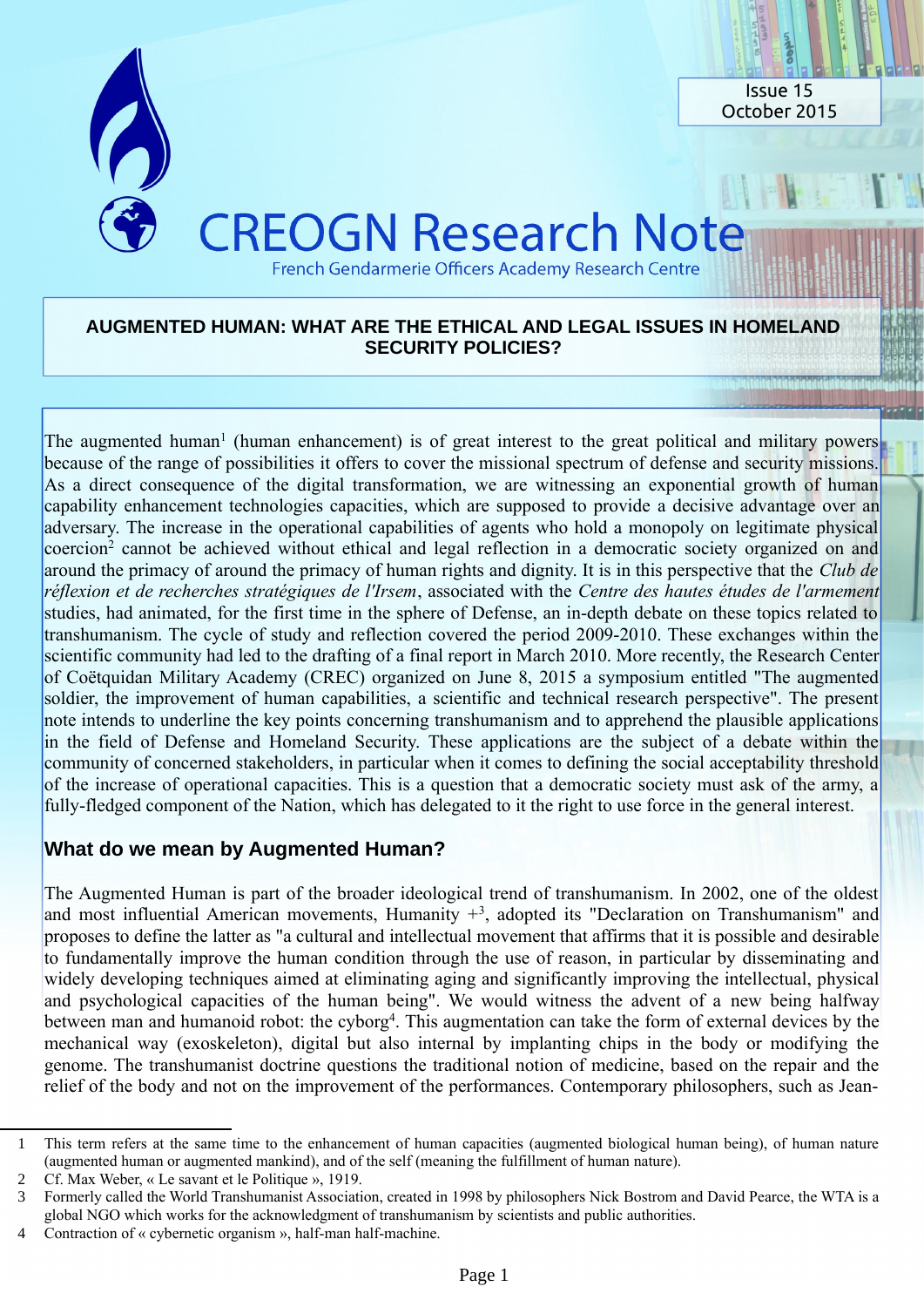### **Issue 15 Author : squadron leader Jérôme LAGASSE**

Michel Besnier, are very reserved about this new ideology<sup>[5](#page-1-0)</sup>, not hesitating to describe it as a "mortifying ambition". In technological circles, they denounce the "principle of non-control", defined as "a mode of operation in research where complex structures or organizations are first created or organizations before exploring and being surprised by their properties". One can notably fear a fracture which would oppose two distinct biological groups, the most evolved one ending up considering the other one as non-human and alienable. The feasibility of increasing the operational capacities of personnel (or even their optimization) and its consequences constitute a research axis around a certain number of questions. In a state governed by the rule of law, the fascination for technology must not make us forget the respect for human beings, in this case the military or the police. As René Frydman, the gynecologist behind the first "test-tube baby", reminded us in January 2015, in any inventive process, the question of "how? " should always be considered after the question of "why?"

# **What are the goals for Defense and Homeland Security?**

A whole series of applications resulting from NBIC $<sup>6</sup>$  $<sup>6</sup>$  $<sup>6</sup>$  and mechatronics<sup>[7](#page-1-2)</sup> are already available to increase the</sup> operational capacity of combatants. The devices and solutions that are supposed to increase the operational capabilities of law enforcement personnel are very disparate. The desire to use artificial means to improve the performance of law enforcement officers during high-intensity engagements (e.g.: GIGN, PI2G, or Police Intervention Force...), constitutes in itself a legitimate aim which aims at limiting and exposure to dangers. However, in this field as in others, one should keep in mind the adage that the best intentions can lead to the worst results. In other words, what is the threshold of possibility or acceptability? Thus, the mechatronic means developed by the Defense industrialists answer a priori to basic purposes which aim, while relieving the physical efforts of a human agent, to make him more efficient and enduring. Among these means, we can quote the exoskeleton, both very visible and obvious in its function of increasing the muscular force. This concept, which already exists in the medical field, is to link a robotic device to a human body. This external skeleton multiplies the physical capacities of the person. With such a system, a human being instantly increases his capacity to move and carry loads. In France, the military exoskeleton is taking shape through the Hercule[8](#page-1-3) project. The goal of its designers is that the user can carry a load of 100 kg but also that this device can be equipped with an integral protection shield for intervention forces.

As far as life sciences are concerned, things are more complex, the possibilities of science colliding with bioethical norms. ICT implants open up prospects for improving physical and mental capacities. In its report on the "ethical aspects of ICT implants in the human body", adopted on 16 March 2005, the European Group on Ethics in Science and New Technologies (EGE) to the European Commission draws the attention of national authorities to the harmful effects of electronic implants intended to improve physical and mental capacities. According to this body, the use of this type of implants should be prohibited if they intended to "modify identity, memory, self-perception and the perception of others; to improve functional capacities for the purpose of domination or even to exercise coercion on people who do not have them".

# **Ethical and legal issues raised**

This non-exhaustive panorama of the potentialities offered by technologies for increasing operational capabilities immediately raises ethical and legal questions that are difficult to ignore before any application. There is no legislation or regulation concerning the implementation of applications related to the augmented human being. Only the laws of bioethics rigorously frame the field of activity of the scientific community in terms of medical research. For the EGE, it is necessary to develop "an awareness and a questioning on the ethical dilemmas posed by a series of ICT implants". This is only very recently that a parliamentary question<sup>[9](#page-1-4)</sup>

<span id="page-1-0"></span><sup>5</sup> [www.liberation.fr/evenements-libe/2013/11/09/le-transhumanisme-ambition-mortifere\\_945833](http://www.liberation.fr/evenements-libe/2013/11/09/le-transhumanisme-ambition-mortifere_945833)

<span id="page-1-1"></span>[www.lemonde.fr/pixels/article/2014/12/03/hawking-l-intelligence-artificielle-pourrait-mettre-fin-a-l-umanite\\_4533135\\_4408996.html](http://www.lemonde.fr/pixels/article/2014/12/03/hawking-l-intelligence-artificielle-pourrait-mettre-fin-a-l-umanite_4533135_4408996.html) 6 Nanotechnologies, Biotechnologies, Computer and Cognitive Sciences.

<span id="page-1-2"></span><sup>7</sup> Mechatronics: approach aiming at the integration in synergy of mechanics, electronics, automation and computer science in thedesign and manufacture of a product in order to increase and/or optimize its functionality. (extract from the norm NF E 01-010). 8 [www.industrie-techno.com/eurosatory-2014-rb3d-expose-la-version-militaire-de-son-exosquelette-hercule.30651](https://www.usinenouvelle.com/article/eurosatory-2014-rb3d-expose-la-version-militaire-de-son-exosquelette-hercule.N1859017)

<span id="page-1-4"></span><span id="page-1-3"></span>

<sup>9</sup> Ref Question published in the Official Journal on the 30/06/2015 p. 4808 – [http://questions.assemblee-nationale.fr/q14/14-](http://questions.assemblee-nationale.fr/q14/14-82658QE.htm) [82658QE.htm](http://questions.assemblee-nationale.fr/q14/14-82658QE.htm). When released, there was no official response from the minister published on the website of the National Assembly.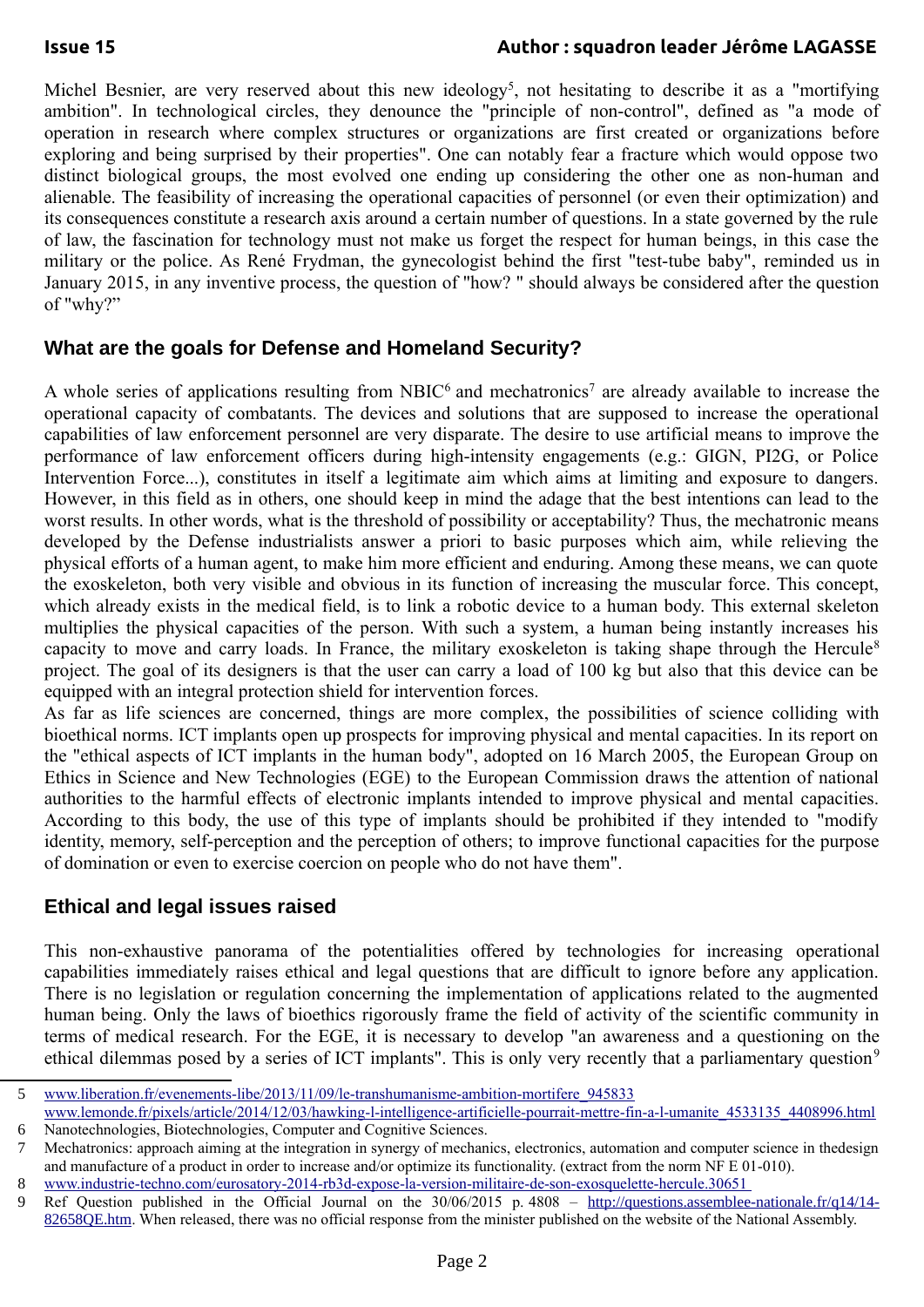put to the Minister of Social Affairs, Health and Women's Rights has discreetly opened the public debate on the subject of transhumanism. In substance, this question referred to an event organized from June 6 to 7, 2015 by the Gaieté Lyrique (Paris III), entitled "Implants parties". It was proposed to the voluntary public, for a cost of 200 euros, to be implanted with an NFC<sup>[10](#page-2-0)</sup> chip. The integration of this device in the body made it possible to unlocking one's phone, opening a door or interacting with many electronic devices. The parliamentary question emphasizes that "the marriage of human biology and technology is extremely dangerous", concluding with "[...] a request for a strict ban on these implants in France to protect public health". As highlighted in the Foundation's latest Watchbook devoted to "augmented man, our humanity in search of meaning "<sup>[11](#page-2-1)</sup>, transhumanism introduces four major challenges: legal, technical, ethical and collective. Since the purpose of implants is to improve physical and mental capacities, they are likely to create a two-tier society. This risk of a fracture between, on the one hand, people with augmented capacities (on a physical and/or mental level) and, on the other hand, those coming from the "natural" fringe, free of any "improvement", also exists within the components of the police force. The latest reflections on this issue have highlighted the legal and ethical challenges that could arise. On the legal side, a US Supreme Court decision has strengthened the scope of the  $4th$  Amendment<sup>[12](#page-2-2)</sup> to the Constitution regarding search and seizure. By declaring unconstitutional the validity of an unannounced search of a cell phone by police officers<sup>[13](#page-2-3)</sup>, the federal Supreme Court considered that this object, which is omnipresent in the daily life of an individual becomes a kind of extension of his or her anatomy. The judges now consider that the search of cell phones "brings into play far more interests for individual privacy than a brief body search". This decision, at first glance, seems far from the issues of the Augmented Human. And yet, the Man, cyborg in the making, through his connection to a network of objects through which an exponential amount of data passes, is intimately linked to them. The Human will be in turn creator and recipient of large masses of data. In the long run, being interested in the behavior of a machine will also mean being interested in the behavior of its owner or user. In its June 2015 watchbook, the Fondation Télécom considers that "the current laws on intelligence contain the seeds of future hybrid human rights". At this stage of the analysis, it is indisputable that human-machine integration places ethics at the heart of the reflections. Ethics remains that part of humanity that cannot be delegated to machines. A reflection could lead to consider the creation of an ethical advisory body concerning the regalian activities accomplished by the elements of the public force. This body would be able to give advice to the responsible ministers (Interior and Defense), following the example of other structures such as the Ethics Committee of the National Center for Scientific Research or the National Consultative Council on Ethics (CCNE). As the *Club de réflexion et de recherche stratégique de l'Irsem* already pointed out in March 2010 in its final report, "these questions can be addressed all the more serenely, given the significant foreseeable delays that separate us from eventual availability in operation. Such entities should thus bring together, in a framework of open reflections, military personnel from the different armies, scientists, jurists, doctors, civilians, and soldiers."

# **Conclusion[14](#page-2-4)**

The concept of augmented human, underlying the ideology of transhumanism, is no longer a mere view of the mind nor a fantasy of science fiction enthusiasts. The augmented law enforcement officer is at our doorstep. If we can draw a parallel, the law on intelligence<sup>[15](#page-2-5)</sup> has given, under the pressure of international treaties and more

<span id="page-2-0"></span><sup>10</sup> Near field communication.

<span id="page-2-1"></span><sup>11</sup> [www.fondation-telecom.org/media/fondation/Documents/2015%20cahierdeveille-hommeaugmente-fondationtelecom-v02062015](https://www.fondation-mines-telecom.org/wp-content/uploads/2016/01/2015-CahierDeVeille-HommeAugmente.pdf) [finale-hautedef.pdf](https://www.fondation-mines-telecom.org/wp-content/uploads/2016/01/2015-CahierDeVeille-HommeAugmente.pdf)

<span id="page-2-2"></span><sup>12</sup> « The right of the people to be secure in their persons, houses, papers, and effects, against unreasonable searches and seizures, shall not be violated, and no Warrants shall issue, but upon probable cause, supported by Oath or affirmation, and particularly describing the place to be searched, and the persons or things to be seized."

<span id="page-2-3"></span><sup>13</sup> [www.liberation.fr/monde/2014/06/25/aux-etats-unis-fouiller-un-telephone-est-plus-grave-qu-une-fouille-corporelle\\_1050546](https://www.liberation.fr/planete/2014/06/25/aux-etats-unis-fouiller-un-telephone-est-plus-grave-qu-une-fouille-corporelle_1050546/). Decision taken on 25 June 2014. Cf. [www.supremecourt.gov/opinions/13pdf/13-132\\_8l9c.pdf](https://www.law.cornell.edu/supct/pdf/13-132.pdf)

<span id="page-2-4"></span><sup>14</sup> The reader has the possibility to go into the issues dealt with in this note by reading the following documents : [http://iatranshumanisme.com/2015/03/07/augmentation-des-performances-humaines-avec-les-nouvelles-technologies-quelles](http://iatranshumanisme.com/2015/03/07/augmentation-des-performances-humaines-avec-les-nouvelles-technologies-quelles-implications-pour-la-defense-et-la-securite/)[implications-pour-la-defense-et-la-securite/](http://iatranshumanisme.com/2015/03/07/augmentation-des-performances-humaines-avec-les-nouvelles-technologies-quelles-implications-pour-la-defense-et-la-securite/) <http://www.stoppuce.be/docs/avis20fr.pdf>

<span id="page-2-5"></span><sup>15</sup> Cf. Note n° 13 of the CREOGN « Comprendre la loi sur le renseignement ». <http://www.gendarmerie.interieur.gouv.fr/crgn/Publications/Notes-du-CREOGN/La-loi-sur-le-renseignement>